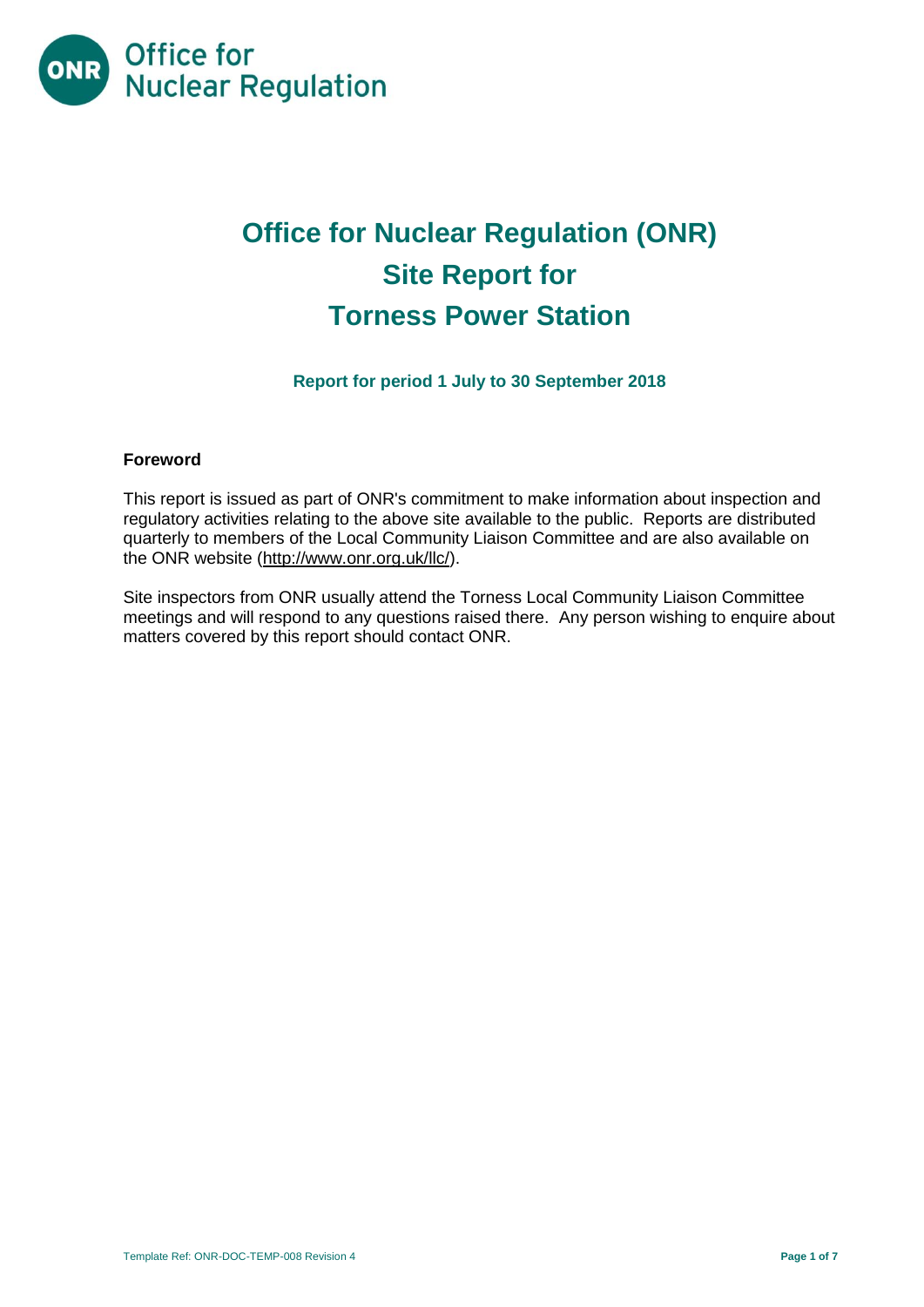# **TABLE OF CONTENTS**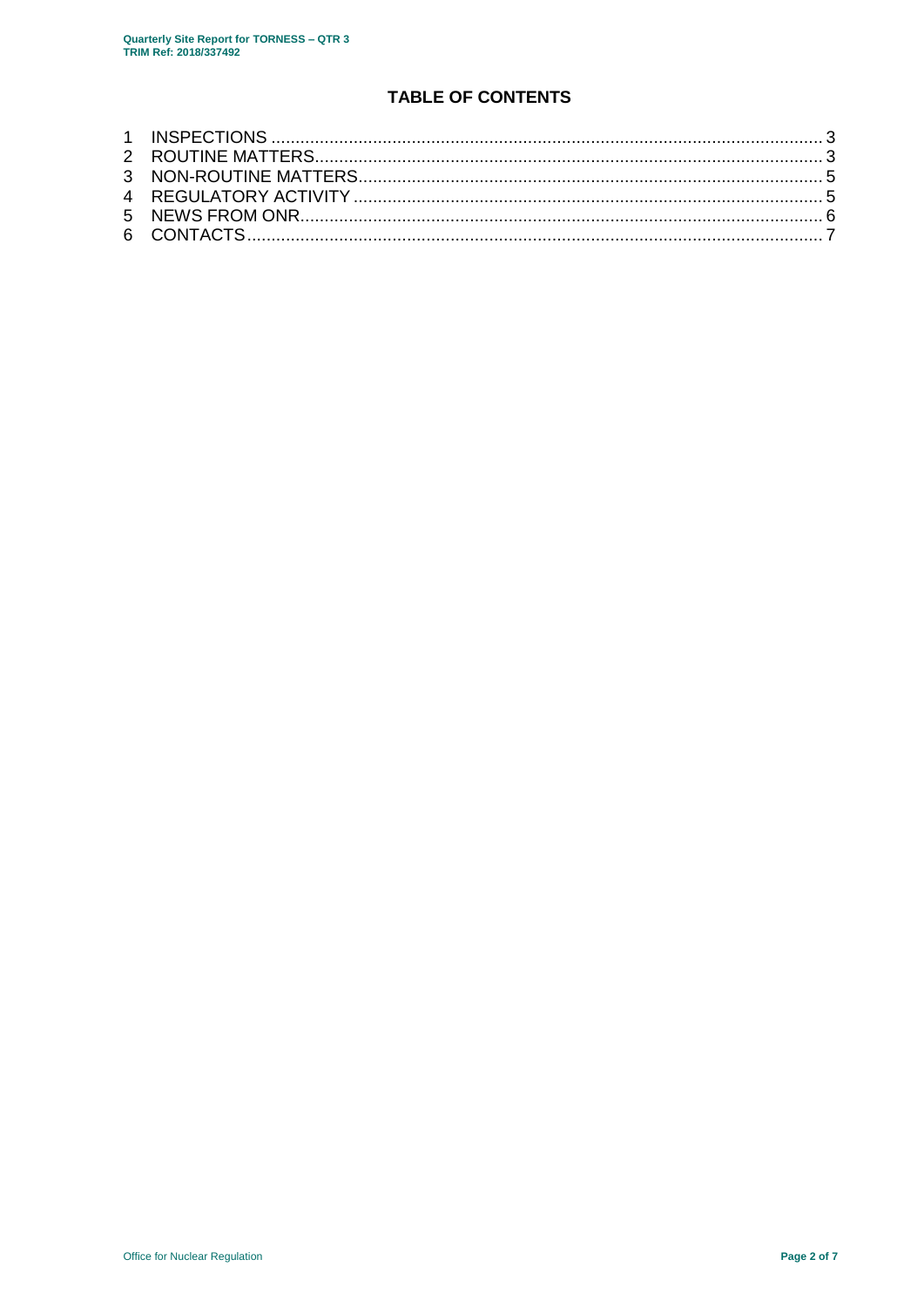## <span id="page-2-0"></span>**1 INSPECTIONS**

## **1.1 Dates of inspection**

- 1. The ONR nominated site inspector made inspections on the following dates during the quarter:
	- 23-28 July 2018
	- 14-17 August 2018
	- 17-21 September 2018
- 2. In addition there was an inspection of compliance with the Fire (Scotland) Act 2005 by a fire safety specialist.

## <span id="page-2-1"></span>**2 ROUTINE MATTERS**

### **2.1 Inspections**

- 3. Inspections are undertaken as part of the process for monitoring compliance with:
	- the conditions attached by ONR to the nuclear site licence granted under the Nuclear Installations Act 1965 (NIA65) (as amended);
	- the Energy Act 2013;
	- the Health and Safety at Work Act 1974 (HSWA74); and regulations made under HSWA74, for example the Ionising Radiations Regulations 2017 (IRR17) and the Management of Health and Safety at Work Regulations 1999 (MHSWR99).
	- the Fire (Scotland) Act 2005
	- the Nuclear Industries Security Regulations 2003
- 4. The inspections entail monitoring the licensee's actions on the site in relation to incidents, operations, maintenance, projects, modifications, safety case changes and any other matters that may affect safety. The licensee is required to make and implement adequate arrangements under the conditions attached to the licence in order to ensure legal compliance. Inspections seek to judge both the adequacy of these arrangements and their implementation.
- 5. In this period, the following routine inspections were undertaken:
	- Inspection of the arrangements made by Torness to comply with regulations for safe transport of nuclear material;
	- Inspection of compliance with Licence Condition (LC)  $2 -$  Marking of the site boundary and LC16 - Site plans, designs and specifications;
	- A themed inspection of Organisational capability
	- Inspection of conventional (non-nuclear) safety;
	- Participation in EDF's Rapid Trending Review an internal inspection of the Reactor 2 Statutory Outage: a period when Reactor 2 is shut-down for maintenance.

#### **Transport of Nuclear Material**

6. This inspection focussed primarily on the arrangements made by Torness for compliance with the Carriage of Dangerous Goods etc. Regulations 2009 (CDG), in particular the safe despatch from the site of spent nuclear fuel in very large, and robust purpose-built containers referred to as 'flasks'. It was found that management of CDG by Torness included an adequate management system,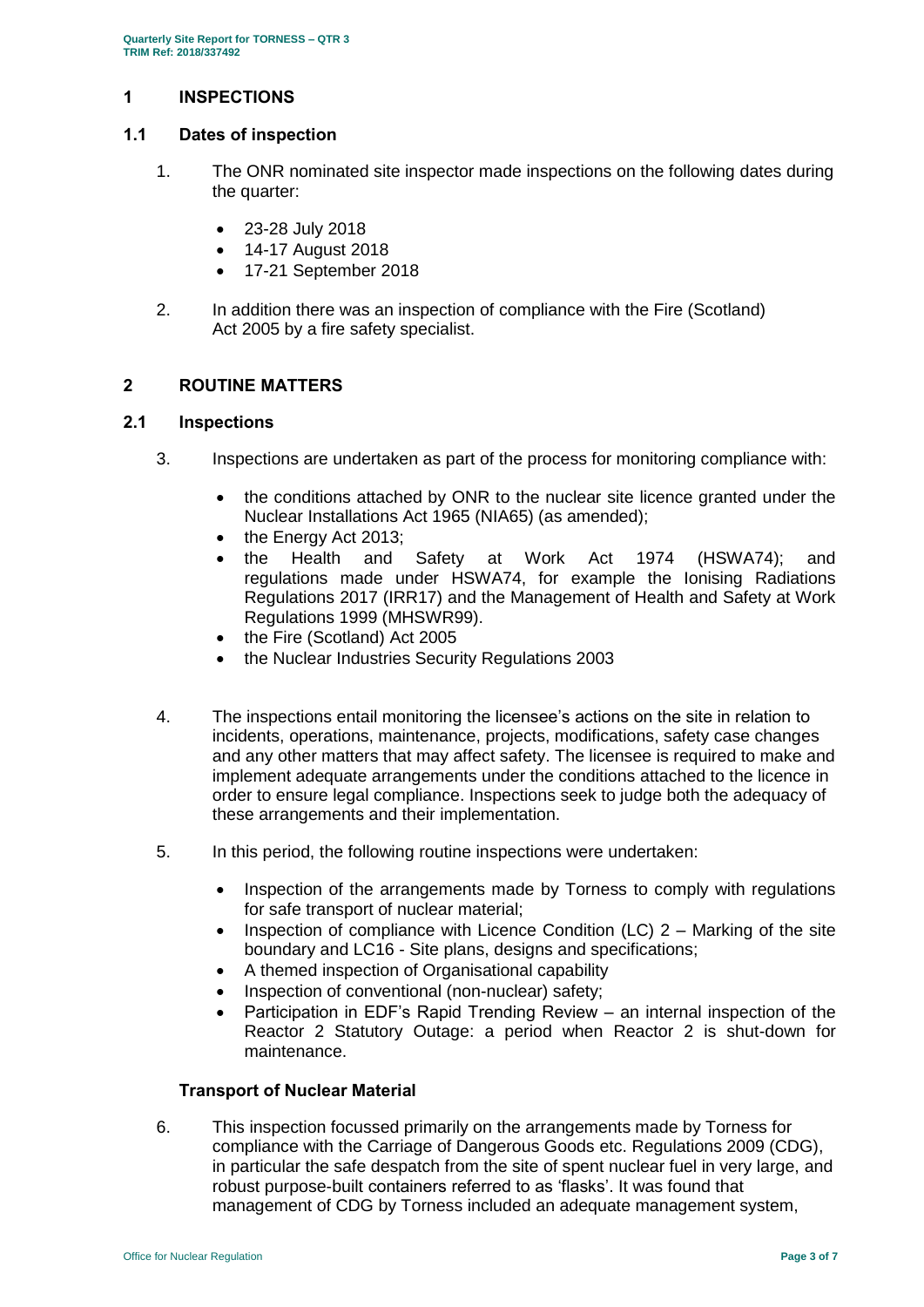suitably trained staff and standards of fuel flasks and waste drums management that met relevant good practice.

### **Licence Conditions 2 (Marking of the Site Boundary) and 16 (Site Plans, Designs and Specifications)**

7. For this inspection, ONR looked at the way that the station ensures that the boundary of the nuclear licensed site is adequately marked, including after changes. For LC2, it was found that the Station had processes in place for monitoring and maintaining the existing markings of the site boundary which, at Torness, covers a much wider area than that enclosed by the site security fence. However there were a small number of areas where members of the public may not be aware that they were entering a nuclear licensed site, and improvements were agreed with site management. For LC16, ONR found that site plans are updated as changes are made to the layout of buildings.

## **Themed Inspection – Organisational Capability**

8. For this inspection, ONR examined how the company ensures that it has adequate human resources for safety, including the numbers of skills and competent staff it requires. It was found that there is active management of the adequacy of human resources for nuclear safety by Torness management, and some good practices were evident beyond those required by the company's arrangements. ONR rated this inspection as 'Green, no formal action'.

### **Conventional Safety and Fire Protection**

- 9. ONR inspectors examined industrial safety at the site in September jointly with the EDF Rapid Trending Review Team during the early stage of the Reactor 2 outage. Generally good standards were found, although there were a number of recommendations for improvement in protection of pedestrians from vehicles and of workers entering confined spaces. ONR found the Rapid Trending Review to be an effective initial EDF safety review.
- 10. The fire protection inspector, who also visited in September, found good standards and no new issues were raised.

## **2.2 Systems-based inspections**

- 11. System-based inspections at Torness look at the key technical systems important to nuclear safety. These are inspected against the requirements of the safety case. We plan to inspect all the safety-significant systems over a five-year period. ONR considers that this will provide additional assurance that operations on the Torness site are safe. Each of these system inspections considers the relevant licence conditions below:
	- **Licence condition 10: Training**
	- Licence condition 23: Operating rules
	- Licence condition 24: Operating instructions
	- **Licence condition 27: Safety mechanisms**
	- **Licence condition 28: Examination, inspection, maintenance and testing**
	- Licence condition 34: Leakage and escape of radioactive material and radioactive waste
- 12. During the reporting period, there was one safety related systems inspected: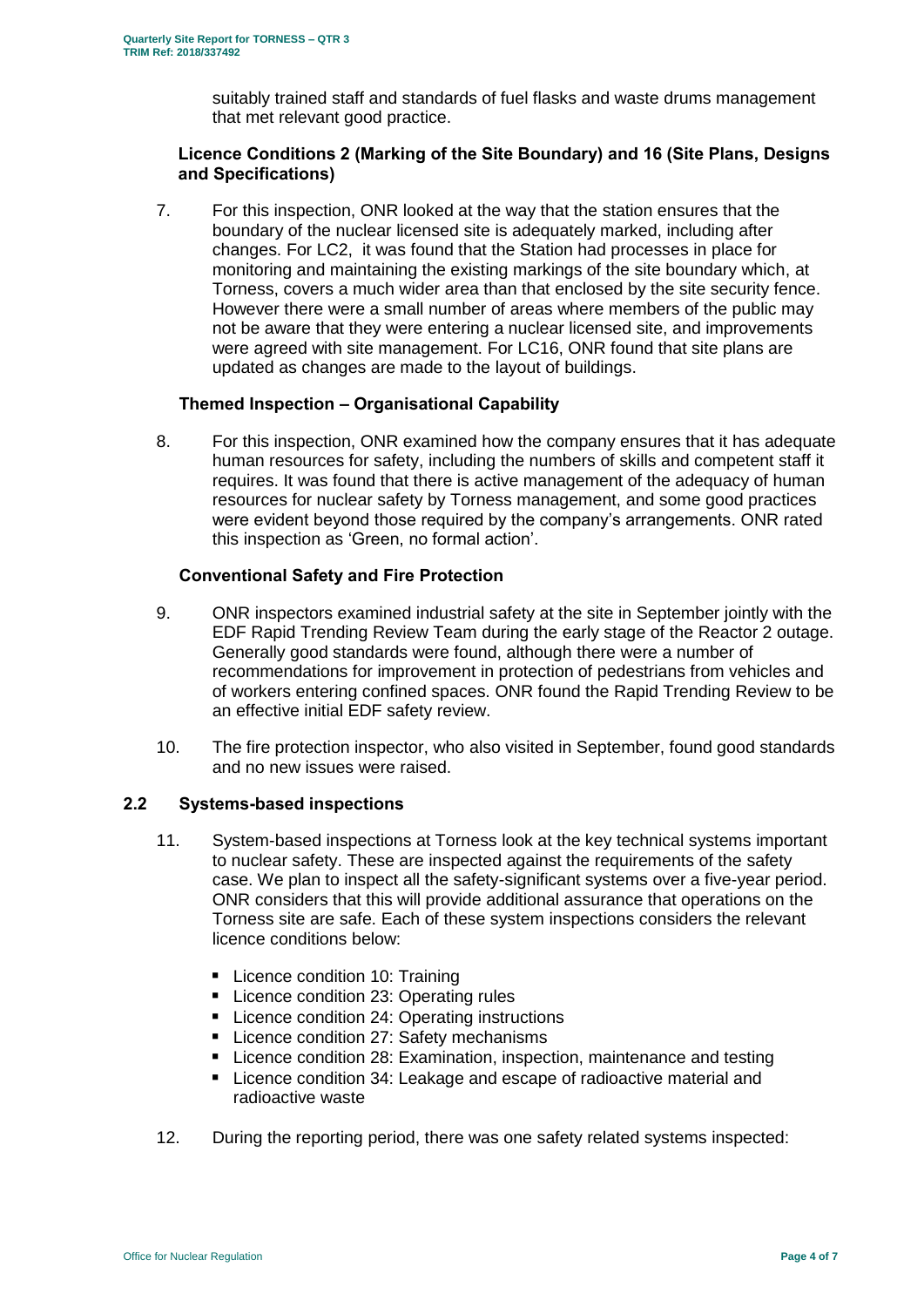## **Fuelling machine and Decay Store**

- 13. This system-based inspection focussed on the fuelling machine in particular. This is a very large, mobile machine that (amongst other things) inserts nuclear fuel assemblies into the two reactors, and removes it again once spent.
- 14. For this inspection, the site inspector was accompanied by specialist inspectors in mechanical engineering and control and instrumentation. ONR found good standards, and raised one regulatory issue which concerned plans for longer term maintenance of some older electronic components. .

### **2.3 Other work**

15. The period included the beginning of the Torness 2018 statutory outage period. This is the maintenance period that ONR requires all civil nuclear reactors to undergo every three years, under Licence Condition 30 (Periodic Shutdown). Torness Reactor 2 is now in outage and ONR inspectors from a range of disciplines will be visiting to inspect the activities on site during the period up to return to service. EDF are required to seek the agreement of ONR to restart the reactor, which we will give once we are satisfied the evidence from inspections and that submitted by EDF tells us that it is safe to do so.

## <span id="page-4-0"></span>**3 NON-ROUTINE MATTERS**

- 16. The Torness nominated site inspector reviews incidents that meet the criteria for routine reporting to ONR under the site's Licence Condition 7 arrangements. The site inspector samples the station's follow up reports and corrective actions. In this period the incidents included the following:
- 17. Reactor 1 shut down safely after being manually tripped in September due to a cooling water inlet valve being inadvertently closed at the condenser. The reactor was safely restarted soon after and the cause of the error is being investigated. There was no direct nuclear safety implication.
- 18. An irradiated fuel flask despatched from Torness was found to have a number of lid bolts fastened less tightly than specified. The function of these bolts is to fasten down a six-tonne lid so that a water-tight boundary is maintained for the cooling water around the spent fuel. This event was not a cause of danger as more than enough bolts were tightened correctly, and as normal a seal test was completed that showed the flask was water-tight before departure. In addition to the bolts, there were a number of mechanical 'chocks' bolted into place that provide further downward pressure on the lid.
- 19. From the evidence sampled, the inspector was satisfied that these incidents are being adequately investigated and appropriate event recovery actions identified. In addition the site inspector held meetings with the Torness independent nuclear assurance inspector and had ONR issues follow-up meetings.

## <span id="page-4-1"></span>**4 REGULATORY ACTIVITY**

20. ONR may issue formal documents to ensure compliance with regulatory requirements. Under nuclear site licence conditions, ONR issues regulatory documents which either permit an activity or require some form of action to be taken. These are usually collectively termed Licence Instruments (LIs), but can take other forms. In addition, inspectors may issue Enforcement Notices to secure improvements to safety.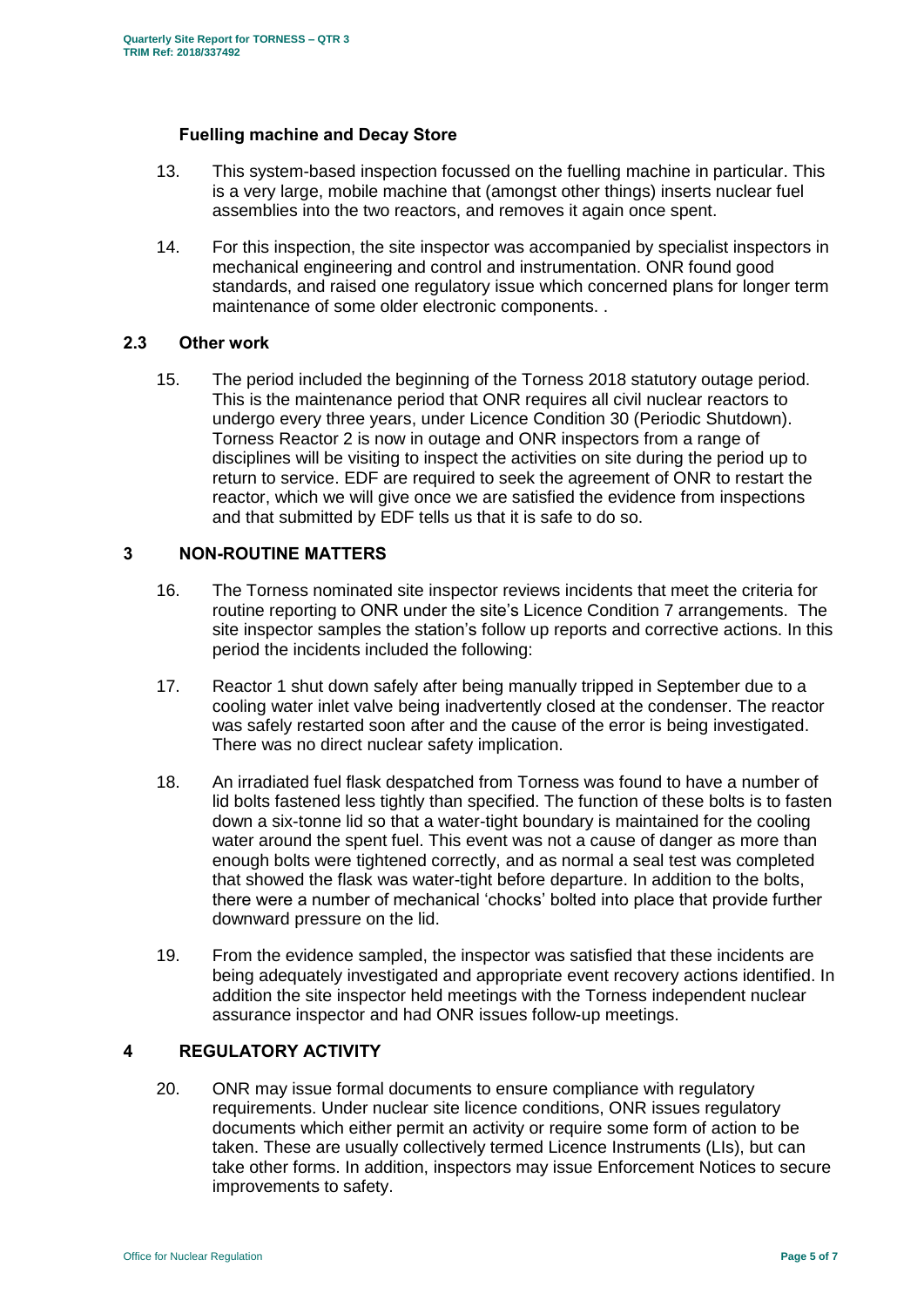# **Table 1 Licence Instruments and Enforcement Notices Issued by ONR during this period**

| <b>Date</b> | <b>Type</b> | Ref No. | <b>Description</b>                                                             |
|-------------|-------------|---------|--------------------------------------------------------------------------------|
| N/A         |             |         | No Licence Instruments or Enforcement<br>Notices were issued during the period |

Reports detailing the above regulatory decisions can be found on the ONR website at [http://www.onr.org.uk/pars/.](http://www.onr.org.uk/pars/)

# <span id="page-5-0"></span>**5 NEWS FROM ONR – July-September 2018**

## **Stakeholder Engagement**

- In August our Chief Nuclear Inspector Mark Foy and Deputy Chief Inspector Mina Golshan, hosted a webinar for stakeholders on the outcomes of the UK report to the Joint Convention. This is a new channel of communication which we have introduced, and further webinars are planned for November and February 2019. If you would like to find out more, please contact the ONR Communications team at [contact@onr.gov.uk](mailto:contact@onr.gov.uk)
- The ONR/NGO engagement forum took place on 11 October in London. This is a forum to discuss strategic, cross-cutting regulatory matters. Site specific matters are normally addressed via Site Stakeholder Groups. We are always keen to engage with a range of stakeholders and groups on nuclear safety and security issues, so if you do represent a nuclear-interest Non-Governmental Organisation, and are not already involved through our forum or via a Site Stakeholder Group, then please get in touch with the ONR Communications team for further details, via [contact@onr.gov.uk](mailto:contact@onr.gov.uk)

# **Regulatory News**

 On 25 July we announced our decision to prosecute the Atomic Weapons Establishment for offences under Section  $2(1)^{*}$  of the Health and Safety at Work etc. Act (1974). This charge related to an electrical incident on 27 June, 2017, which resulted in injury to an AWE employee. The incident was a conventional health and safety matter and there was no radiological risk to workers or the public. At a court hearing on 18 September, AWE pleaded guilty to the charge and sentencing was adjourned until 9 November, 2018.

In a separate case brought by ONR, EDF Energy Nuclear Generation Ltd and Doosan Babcock Ltd pleaded guilty on 10 October, 2018) to offences under the Health & Safety at Work etc. Act 1974, section 3(1) and the Work at Height Regulations 2005, Regulation 4(1) respectively. The charges relate to an incident on 12 April 2017 at the Hinkley Point B nuclear power station, which resulted in a serious injury to a Doosan Babcock Ltd employee. Following a hearing at Taunton Magistrates Court, the case was committed for sentencing at Taunton Crown Court with an initial hearing date set for 16 November 2018, although this date is subject to change.

Both of these cases related to conventional, industrial-type incidents that would have been subject to regulation by the Health and Safety executive prior to ONR's creation four years ago, when we gained responsibility for such matters on licensed sites. There was no radiological risk to workers or the public.